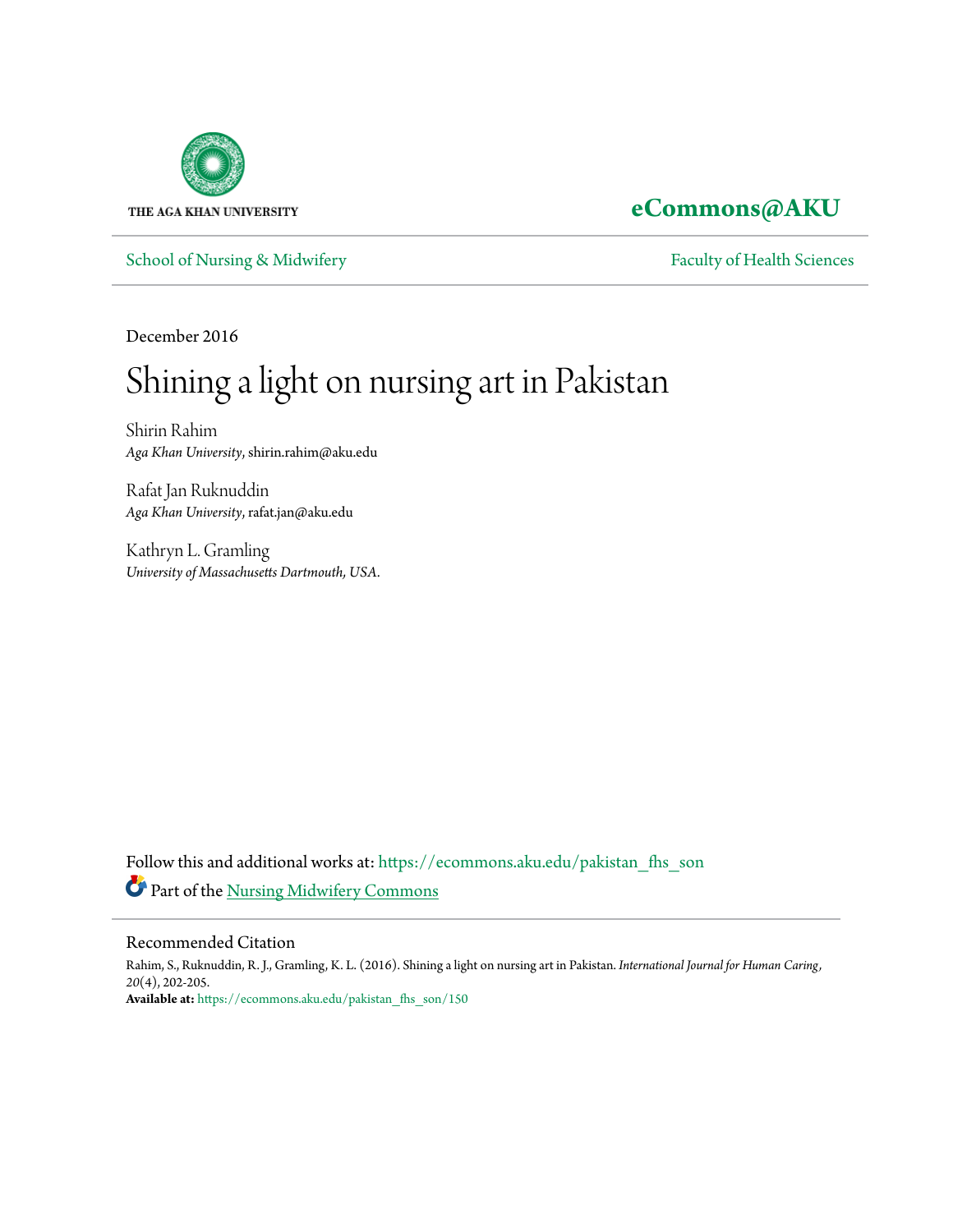## Shining a Light on Nursing Art in Pakistan

Shirin Rahim, MScN, Aga Khan University; Rafat Jan Ruknuddin, PhD, Aga Khan University; Kathryn L. Gramling, PhD, University of Massachusetts Dartmouth; USA; Ambreen Tharani, MScN, Aga Khan University

#### Abstract

Nursing is considered both science and art. Artful nursing has been essential for holistic nursing practice since the time of Nightingale, but it is getting neglected and has been lately limited to nursing literature (Gramling, 2004). This qualitative study seeks to gain an understanding of the perceptions of active nurses in Pakistan about nursing art and yields four major themes: artful nursing is embedded in humane responsiveness, artful nursing has healing power, artful nursing is a satisfying experience, and artful nursing is invisible in nursing practice. Study participants valued nursing art, and their perceptions illuminate Watson's Theory of Human Caring (1988).

Keywords: Art, craft, art of nursing, nursing arts, aesthetics, creativity, nursing skill

#### **Background**

The concept of the art of nursing dates back to Florence Nightingale's environmental theory and her book Notes on Nursing (1859), which explicitly addressed this concept as fine art and associated it with devotion in nursing. The art of nursing was also labeled as craft and associated with a process of transformation from illness to wellness (Collingwood, 1958; Gary, 2012). Carper (1978) called the art of nursing aesthetics and associated it with one of the ways of knowing in nursing. Furthermore, she warned that if nursing art is left behind, it may cause partial utilization of knowledge and the loss of the wholeness of nursing forever. The art of nursing has been considered as a guiding principle for nurses in understanding patients' suffering (Gaydos, 2004; Watson, 1988), creating coherence (Finfgeld-Connett, 2008; Watson, 1988), working toward a skillful nursing practice (Johnson, 1994; Watson, 1988), performing with creativity to meet individual patient needs (Appleton, 1993; Watson, 1988), and creating a patient-centered, caring process facilitating healing to the highest possible level (LeVasseur, 2002; Peplau, 1988; Watson, 1988; Wright, 2006).

Literature suggests that the art of nursing is being neglected in nursing practice (Gramling, 2004), and that nurses who fail to appreciate the art of nursing are usually more task oriented and dexterous, engrossed in technical skills without exhibiting the elements of humanity, caring, and patient centeredness that are the core of the art of nursing (Chinn, 2001; Gaydos, 2004; Gramling, 2004).

#### Aim

This study aims to discover the perceptions of the art of nursing in the context of nurses in Pakistan, with the hope of facilitating an understanding and application of the art of nursing in their nursing care.

### Method

#### Design

A qualitative descriptive design was adopted for this study, using one-to-one interviews.

#### **Setting**

The research was conducted in a tertiary-care university hospital in Karachi, Pakistan. Nurses meeting the inclusion criteria were recruited using a purposive sampling strategy. They were enrolled from the five in-patient units of the hospital—namely the intensive care unit, cardiac intensive care unit, and adult medical, adult surgical, and pediatric units—after written permission was obtained from the departmental head. Participants from the five units were invited for the study, but only 10 participants signed the consent form and were recruited. Data collection was done from April to May 2013 using a semistructured interview guide that was pilot tested for language, comprehension, and preliminary analysis. The interviews variably lasted 60–90 min. The interviews were audio recorded and then transcribed by researchers.

A brief demographic profile of the participants was obtained at the time of the interview. The study participants were three male and seven female nurses. Their ages ranged from 25 to 40 years, and their work experience from 2 to 8 years. The participants belonged to five different areas of practice, and their professional qualifications also varied: Six participants had a diploma, three had a bachelor's degree, and one had a master's degree in nursing.

#### Data Analysis

Data were manually analyzed, guided by Creswell's (2013) steps of content analysis (Table 1).

#### **Trustworthiness**

The rigor of this study was maintained using Lincoln and Guba's (1985) criteria for maintaining the trustworthiness of research. The participants were requested to review their own transcripts and verify whether the researcher had captured their

true perceptions as they had intended to share. The process of constructing codes, categories, and themes was thoroughly discussed with the supervisor and committee members to obtain their consensus before these were finalized. The integrity of the findings was also ensured by verifying them with the supervisor, the committee members, and the participant themselves.

#### Ethical Considerations

The ethical considerations of the study were fulfilled through obtaining approval from the university ethics review committee (2459-SON-ERC-13), permission from the head of the tertiarycare University Hospital Karachi from where data were collected, and written consent from each participant. Principles of autonomy, anonymity, and confidentiality were maintained throughout the study.

#### **Results**

Four major themes emerged from our analysis of the interviews: 1) Artful nursing is embedded in humane responsiveness, 2) artful nursing has healing power, 3) artful nursing as a satisfying experience, and 4) artful nursing is invisible in nursing practice.

#### Theme 1: Artful Nursing is Embedded in Humane Responsiveness

The first theme explains the perception of the nurses about the meaning of the art of nursing, which is captured as humane responsiveness in patient care. Almost all the participants, irrespective of practice settings, perceived the art of nursing as a serving attitude and a desire to selflessly care for their patients with humaneness, beyond mechanical daily activities. As Participant 003, a male nurse with 2 years of experience, put it: ''If for someone nursing is an obligation or a mechanical activity, then it is not artful. I should serve my patients as human beings: treat them with love, affection, and with complete devotion.''

Participants described three characteristics of artful nursing which enhance humane responsiveness; these are devotion, being considerate toward patients' suffering, and expression of affection through gestures. According to Participant 010, a female nurse with 8 years of experience, ''The art of nursing is the devotion of the mind, body, and soul. Whenever I come to my job, believe me, I just forget that I am a mother, I am somebody's wife, and I have a family.'' Participant 007, a female nurse with 4 years of experience, put it this way: ''To me 'art of nursing' is to feel the patient's suffering and to give relief to the patients and bring a smile to their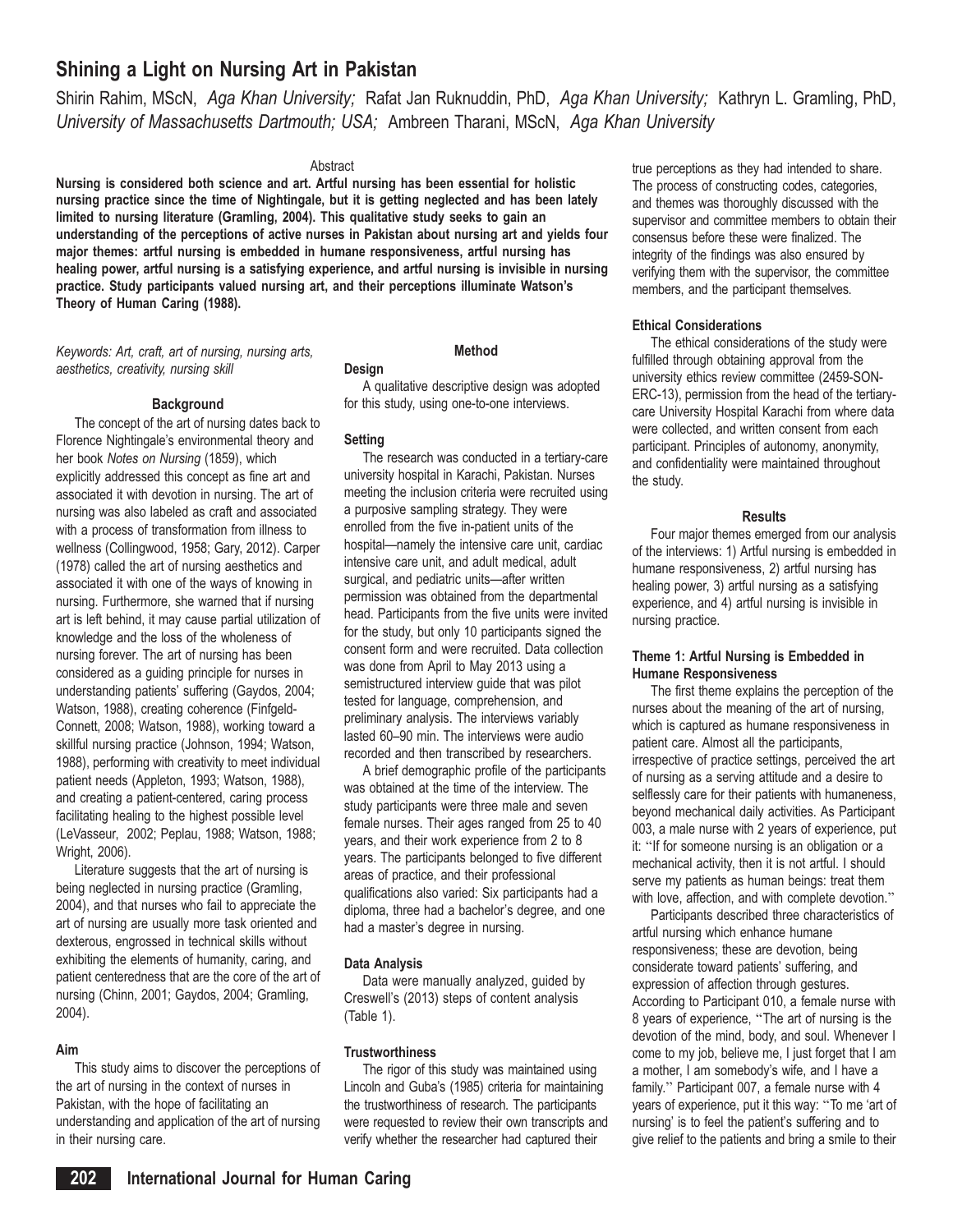#### Table 1

Steps of Content Analysis

#### Description as per Creswell (2013) Description as per Creswell (2013) Step 1: Organizing and managing data **Data Analysis was initiated by converting the audio-recorded interviews into** the verbatim transcripts and translating them into English. These transcripts and translations were given code numbers, put in a uniform format having five columns (transcription, translation, code, categories, and In this step, the recorded data are converted into files called transcripts, which are then organized in the computer and large databases of text.

In this step, the researcher tries to get a sense of the data as a whole of the phenomenon. and gets fully immersed in the data by reading the transcripts several times and memoing key ideas in the margins of the transcript.

This step involves aggregating the text with the same meaning within the transcript and assigning labels or codes. Tentatively, 20–25 codes are short-listed. Then codes covering the same meaning or idea are merged to form 10–15 categories, which are finally reduced to five or six themes.

This step involves abstracting out the larger meaning of the data, beyond the themes, and linking these meanings and interpretations to the general literature developed by others for the phenomenon under study.

This step is the final phase of data analysis, in which the researcher in clinical practice. represents data in a tabular or figure form, using a  $2 \times 2$  table, a matrix, or a hierarchical tree diagram showing levels of abstraction of data, with the most abstract information at the top of the tree.

theme), and organized in ring binders and electronic folders.

Step 2: Reading and memoing Complete immersion in the data was ensured by reading and rereading transcripts several times, to get an in-depth understanding and description

Step 3: Describing and classifying data into codes and themes Each paragraph of each transcript was given a code. Ideas with the same meaning within the transcript were merged under one code. Then similar codes with the same meaning were merged together to form categories. Then common themes were constructed by analyzing all the categories for connection and similarity. To support each theme, relevant quotes of participants were identified from all the transcripts and mentioned in front of each theme, along with the participant's code.

Step 4: Interpreting data The themes were finally interpreted as data findings and verified with the supervisor and committee members for integrity and reliability. They were compared with the available literature to find similarities and differences of the ideas the study identified.

Step 5: Representing and visualizing the data A hierarchical tree diagram of categories and themes was developed which provided a comprehensive analysis of the data for their usefulness

face.'' She also provided practical guidelines: ''Nurses' gestures, the softness of voice, the way she presents herself, her body language, her facial expressions, all should be so down-to-earth to show that she cares.''

#### Theme 2: Artful Nursing has Healing Power

The second theme of the study highlights the nurses' perceptions about the impact of the art of nursing on patients' health and well-being. Nurses identified positive outcomes of artful nursing revealed in the form of enhanced satisfaction, good compliance, and a feeling of relief, hope, and assurance that someone is there to care for them. ''When we treat them as human beings and respect them," said Participant 007, "then the patients cooperate with us during the treatment, show good compliance, and follow all the instructions ..., and this ... [affects] their health in a positive way.''

#### Theme 3: Artful Nursing is a Satisfying **Experience**

The third theme reveals that practicing the art of nursing is satisfying for nurses themselves. When nurses help their patients by practicing the art of nursing, they themselves feel happy and contented. According to the study participants, practicing the art of nursing makes them feel motivated and keen to go on caring for their patients with love and compassion, as Participant 010 expressed: ''It is a different feeling. It satisfies you and your patients and it brings a sense of achievement and provides power for doing more good.''

#### Theme 4: Artful Nursing is Invisible in Nursing **Practice**

The fourth theme highlights issues of practicing the art of nursing. These issues pertain to the working environment, lack of management support, nurses' personal deficiencies, and sociocultural differences between the nurses and their patients.

Most participants—including Participant 004, a male nurse with 2 years of experience—found workload as a major hindering factor: ''Workload and double duties prevent you from giving time to patients; person gets tired and then starts ignoring patients. Nurse–patient interaction becomes only a formality to be fulfilled.''

Along with this, ineffective mentorship and lack of reinforcement for the art of nursing were highlighted as challenges, as by Participant 003: ''Lack of efficient mentorship hinders our practice of the art of nursing. ... We learn to work in the same way [like our seniors] and become efficient machines rather than nurses practicing the art of nursing.''

A few participants shared that management was quite task oriented and nurses are appraised on the completion of the tasks and their related documentation rather than on practicing artful nursing. Participant 003 said, ''We are appraised [by management] on how competently we perform skills and document them and not on how much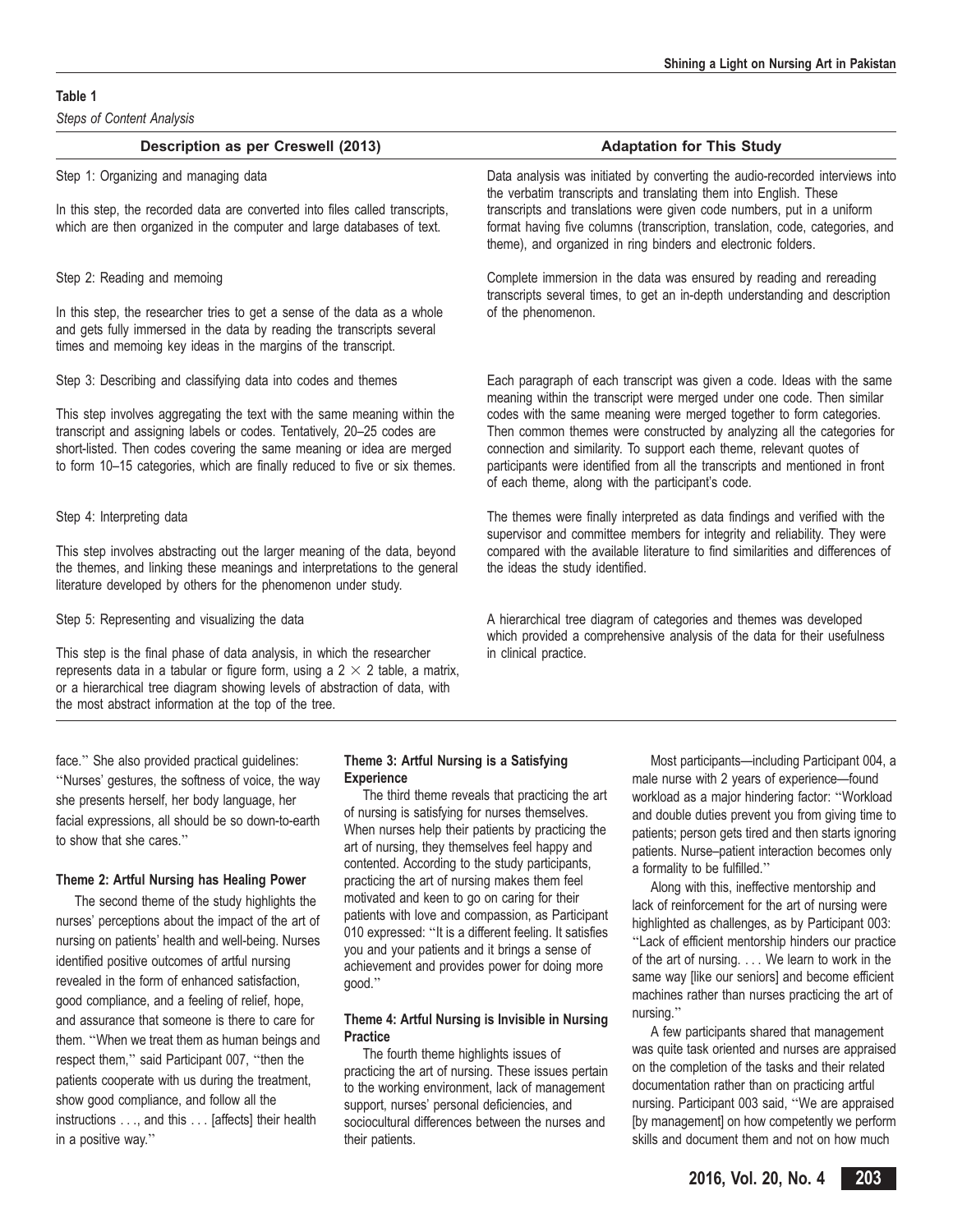time we spend with our patients listening to their concerns.''

#### **Discussion**

The thematic results of this study are closely aligned with the perspective of nursing art as articulated by Jean Watson. This study has added support for the possible cross-cultural congruency of Watson's Theory of Human Caring (1988), which is grounded in a humanistic philosophical foundation and ethics. Three themes of the art of nursing that emerged from the current study humane responsiveness, healing power, and satisfying experience—mirror the core precepts of Watson's transpersonal caring art, defined as nurses' ability to maintain and guard patients' dignity, respect, and humanness. According to Watson, the transpersonal art is a ''special kind of human care relationship, a caring occasion'' where there is ''high regard for the whole person and their being-in-the-world'' (1985, p. 63), not only for the one being cared for but also for the one who is caring. As Watson says, ''It is on the capacity of one human being to receive another human being's expression of feelings and to experience those feelings for oneself that the artistic activity of nursing and caring is based'' (Watson, 1985, p. 67).

The nurse's capacity to enter into human caring art is predicated on humane responsiveness, grounded in an altruistic mindset and sensitivity to self and others. Additionally, the 10 carative factors of Watson's theory particularly the practice of humanistic trusting relationships, being sensitive to the feelings of others, instilling hope for transforming a person from illness to wellness, and creating a healing environment for patients—very well describe how human dignity is preserved and human indignity alleviated in the health and illness experiences when caring art is enacted. Watson also believes that nurse and patient both gain satisfaction from the art of nursing: patients in the form of healing and relief from their suffering, and nurses in the form of contentment and self-actualization. Lastly, Watson's concern for promoting human care values in nursing and health care are motivated by a ''health'' care system which she believes has ''submerged'' caring values in all its aspects, be it technical, managerial, or financial. Watson views the art of nursing, as caring, to be the moral ideal which will preserve the human in critical times.

All of these specifics of Watson's theory are very well tied to the themes revealed in the current study findings, and it may not be an exaggeration to label nursing art as a replica of Watson's Caring Science.

The study participants believe artful nursing to be embedded in humaneness, where it is significant for nurses to view their patients as humans, having unique experiences and

distinctive needs. According to study participants, it is only the humanistic perspective of artful nurses which allows them to be more sensitive toward patients' suffering and generates their readiness to get devotedly involved in their care. This explanation of the art of nursing is congruent with Watson's transpersonal caring (Watson, 1988) and with a variety of studies grounded in Watsonian theory and the belief that seeing the patient as a unique human being with dignity and worth is the lens that further guides nurses' artful actions of being considerate and devoted in their care (Appleton, 1993, Chinn, 2001; Edward, 1998; Gramling, 2004; LeVasseur, 2002; Peplau, 1988).

The next description of the art of nursing that is highlighted by study participants is knowing patients' needs and trying to fulfill those needs in the best possible way. Participants strongly believed that all the nursing actions become insignificant if they are not in accordance with the patients' needs. Philosophically, this expression of knowing patient's needs matches with Carper's (1978) expression of aesthetic knowing, which allows an artful nurse to get connected with patients, enter into their worlds, gain knowledge of the patients' feelings and experience, and provide them individualized care according to the needs expressed by each patient.

The third characteristic of artful nursing which study participants affirmed is developing a sense of devotion and compassion toward patients to be able to genuinely help them in lessening their sufferings and providing them relief. This finding is similar to the published literature, explaining the idea that artful nurses are devoted and compassionate and that they constantly reassure their patients that they are there for them (Appleton, 1993; Goldsmith, 2011; Mitchell & Cody, 2002; Nightingale, 1859; O'Brien, 2011). This devotion and compassion are related more to the ''being'' role of nursing, or to exhibiting expressive caring, than to the ''doing'' role of nursing, or exhibiting instrumental caring (Pearcey, 2007; Woodward, 1997).

Apart from the describing the art of nursing, the study participants shared its outcome for patients and nurses. For patients, artful nursing provides hope and motivation, which encourage them to participate in self-care, take ownership of their own health, and ultimately move on the path of healing. This finding is supported by other studies in the literature explaining that artful nursing enhances the welfare of humanity in terms of promoting patients' physical, mental, spiritual, and emotional healing, providing a sense of security, and encouraging patients' participation in self-care (Finfgeld-Connet, 2008; Goldenberg, 1999; Gramling, 2004; Price et al., 2007). For nurses, artful nursing promotes inner satisfaction and motivation, leading to further utilization of artful nursing in patient care. The study participants acknowledged that engaging in the

artful experience is fruitful for the nurses' own mental and emotional well-being. This discovery also has evidence in the literature, which mentions that the art of nursing has proved to be beneficial for nurses' professional growth and promotes a sense of accomplishment that serves as a reward to perpetually promote the further practice of the art of nursing (Finfgeld-Connett, 2008; Gramling, 2004). The study notably identified that Pakistani nurses seemed enthusiastic about benefiting patients and themselves by making the art of nursing a permanent and inevitable feature of their nursing practice, but they experienced several challenges in doing so.

Lastly, the study participants perceived the art of nursing to be less visible within the practice of Pakistani nurses. According to the study participants, artful nursing gets stifled due to heavy workload, routine hospital tasks, and lack of emphasis on the use of soft communication skills during nursing practice. As a result, nurses shift their priorities from artful nursing to fulfilling patients' medical and diagnostic needs, and they view artful nursing practice as an optional or nonessential aspect of the nursing practice. The literature very well supports the notion of a shift in nurses' priorities from artful to task-oriented nursing (Davison & Williams, 2009; Pearcey, 2007). Pajnkihar (2007) quotes many nursing authors who claim that in the current medical model of nursing practice, nurses are left with too little time to understand the holistic needs of patients and to demonstrate caring gestures that build nurse–patient trust and interpersonal connectedness. Nurses shared that management is more interested in completion of tasks on time, forcing nurses to become task-oriented machines rather than compassionate care providers.

The study participants admit that they also do not attempt to look for ways to enhance artful nursing practice in terms of competence in communication, body language, self-confidence, and a self-reflective attitude pertaining to the art of nursing. The literature suggests that in working conditions where nurses do not get enough support and encouragement from management, they themselves need to be courageous enough to grow their artful skills by developing competence in communication, body language, self-confidence, and a self-reflective attitude pertaining to the art of nursing (Chinn, 2001).

All the participants were excited about reflecting on this concept and trying to practice it. Upon reflection, almost every participant—even those who said that they had not thought about this concept before—was able to describe the meaning of the art of nursing, as per their understanding and perception. The nurses' readiness to engage in dialogue about the concept of nursing art may indicate a desire to share and grow an underdeveloped aspect of